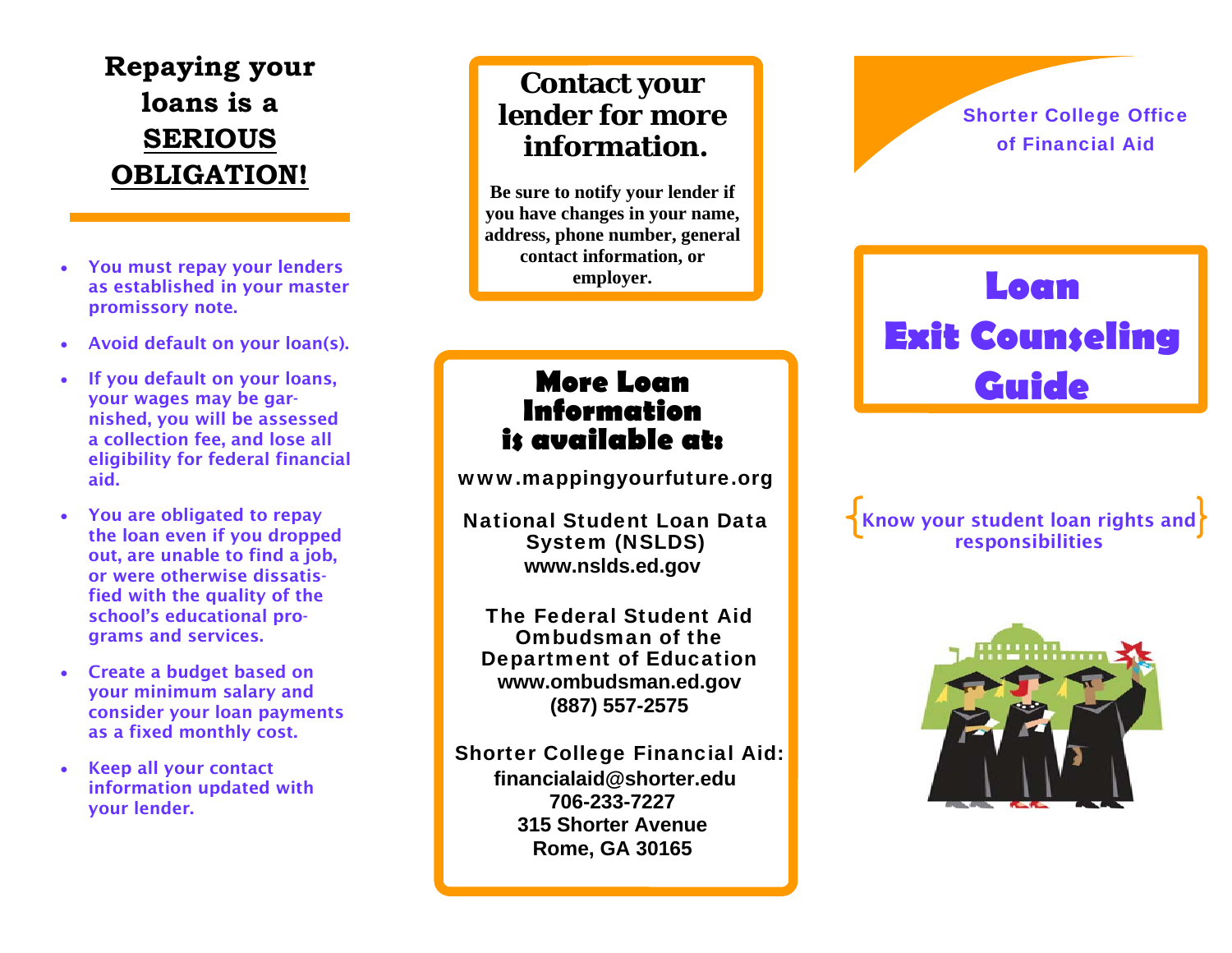# Loan Exit Counseling Guide

 Now that you are no longer attending Shorter College it is time to begin thinking about repaying your Subsidized and Unsubsidized Stafford loans.

#### Repayment Tips:

- Organize your loan records.
- Know when your student loan payments are due.
- Grace Period: Repayment begins 6 months after you graduate or drop below halftime status.
- Create a monthly budget that includes your student loan payment.



#### There are several repayment plans for your loans:

- Standard Repayment Pay the same amount monthly for up to 10 years.
- Graduated Repayment Payment amount increases every 2 years (on average) for up to 10 years
- Extended Repayment Pay the same amount monthly for up to 25 years
- Extended Graduated Repayment Payments increase every 2 years (on average) or up to 25 years
- Income Contingent Repayment Payments are based on income, family size and total indebtedness for up to 25 years.
- Consolidation Consolidate all your loans into one and make one monthly payment.

#### **Shorter College Average Student Debt:**

| Average<br><b>Student</b><br>Debt | <b>Loan Term</b> | <b>Monthly</b><br>Payment | <b>Interest</b><br>Rate | <b>Total</b><br><b>Interest</b><br>Paid | <b>Payment</b><br>Option |
|-----------------------------------|------------------|---------------------------|-------------------------|-----------------------------------------|--------------------------|
| \$21,449.00                       | 120 months       | \$247                     | 6.8%                    | \$8,163                                 | Standard                 |
| \$21,449.00                       | 120 months       | $$165*$                   | 6.8%                    | \$9,845                                 | Graduated                |
| \$21.449                          | 240 months       | \$165                     | 6.875%                  | \$17,991                                | Consol                   |

\*payment increases every 24 payments

### Repayment Options:

If you are experiencing difficulty in making your payment(s) you may be eligible to postpone or reduce your monthly loan payment. Contact your lender to determine if you are eligible for a:

- Forbearance
- Deferment
- Reduced payment plans
- You have the options to prepay each loan, pay each loan on a shorter schedule, and change repayment options.
- Interest paid may be tax deductible.
- Benefit programs vary among lenders.

## Loan Forgiveness Eligibility

- You or the dependent you obtained a PLUS loan for passes away.
- You or your spouse meet criteria for total and permanent disability.
- Teacher
- Public Sector Employee Forgiveness